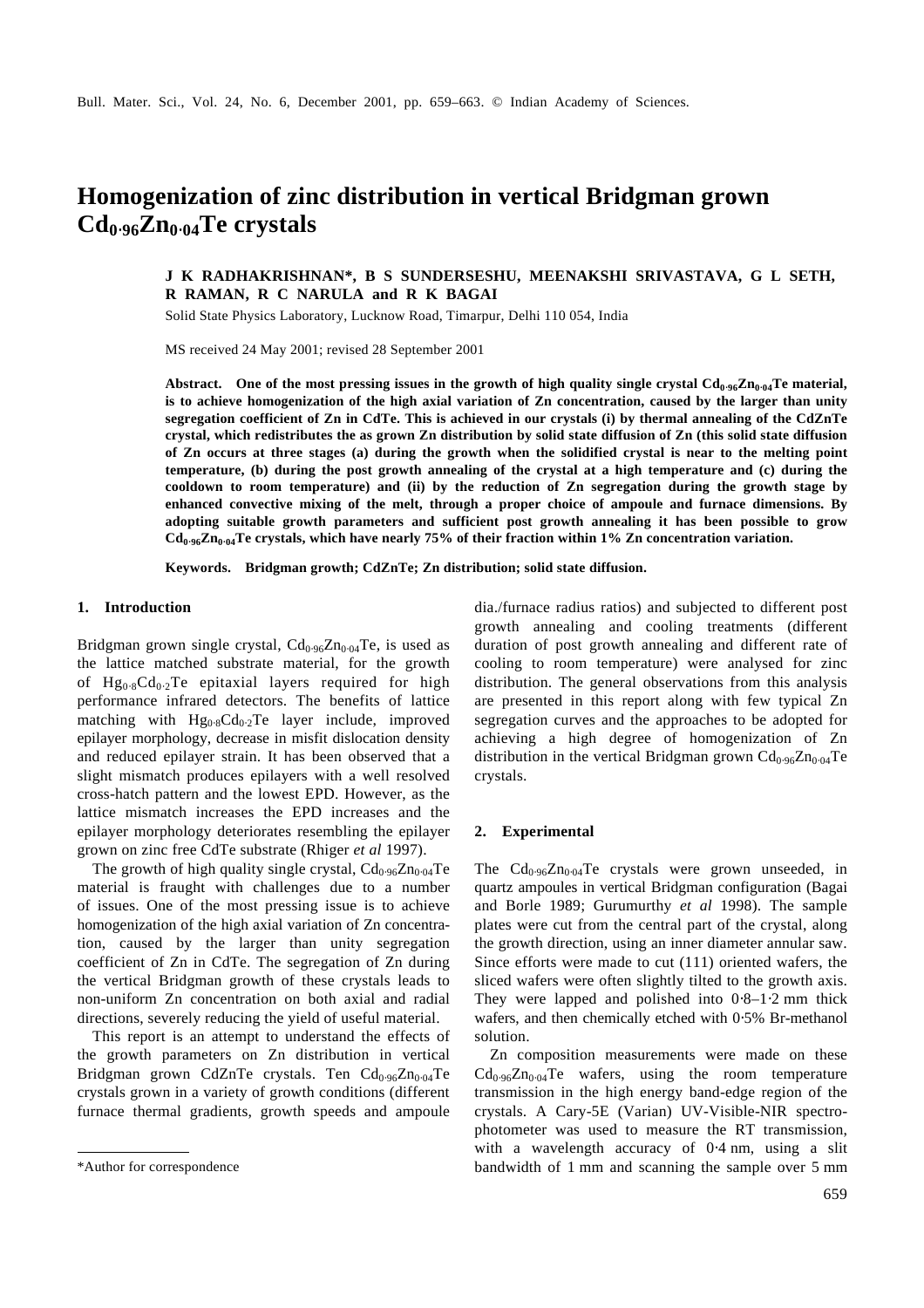dia. circular areas. From the transmission measurement, the linear region of the band-edge was chosen and these data points were extrapolated to  $T = 0$ , to find out the cuton wavelength at zero transmission (figure 1). The thickness correction and the composition calculations were carried out using the empirical equations developed by Johnson *et al* (1991). The measurements were made on the sample at the crystal centre, edge and mid-radius positions, and shifting the sample along its axis.

## **3. Results and discussion**

Some of the interesting general observations from the analysis of Zn distribution in ten  $Cd_{0.96}Zn_{0.04}Te$  crystals are given below. As a measure of the degree of homogenization of Zn concentration (i.e. uniformity of Zn distribution), the solidified fraction wherein the Zn concentration varies gradually over 1% from its maximum value, was taken.

(I) It is observed that post growth annealing of the  $Cd_{0.96}Zn_{0.04}Te$  crystal increases the homogenization of Zn distribution. The Zn distribution in crystal CZT179 (figure 2), grown at a growth speed of 1 mm/h and cooled to room temperature at a rate of 10°C/h after growth, has around 40% of its fraction within 1% Zn concentration variation. The Zn concentration is seen to go down to as low as 1⋅7%. The Zn distribution in crystal CZT175 (figure 3), grown at a growth speed of 1 mm/h, and annealed for 10 days at 1000°C, and then cooled to room temperature at the rate of  $10^{\circ}$ C/h, has nearly 75% of its fraction within 1% Zn concentration variation. This marked difference in the uniformity of Zn distribution between the two cases is a clear indication of the effectiveness of high temperature annealing in homogenization of Zn distribution. Upon high temperature annealing, the as grown Zn concentration gradient gets reduced because of the solid state diffusion of Zn. The high temperature annealing and the post growth cooldown results in a more uniform Zn concentration closer to 4%.



Figure 1. Typical room temperature transmission at the high energy band-edge region of a Cd<sub>0⋅96</sub>Zn<sub>0⋅04</sub>Te crystal. **Figure 2.** Zn distribution in crystal CZT179.

A simple least square fitting of the axial Zn distribution data along the centre of the crystal CZT179, to  $Cs =$  $kCo(1-g)^{k-1}$ , where *Co* is the initial nominal Zn concentration (Pamplin 1980), shows  $k = 1.17$ . The value of segregation coefficient of Zn in CdTe crystal reported in the literature varies over a range of 1⋅05–1⋅6 (Capper 1994), but is invariably around 1⋅1–1⋅3 for the typical low growth rates and the low thermal gradients used for high quality CdZnTe crystal growth. The Zn segregation coefficient calculated for Zn distribution along the centre of the crystal CZT175 is 1⋅11. This slightly lower value of the Zn segregation coefficient may be because of the role played by the post growth high temperature annealing which reduces the as grown Zn concentration variation.

(II) The redistribution of Zn by solid state diffusion is more efficient at higher temperatures, especially near the melting point of the crystal. This can be seen from the Zn distribution of crystal CZT171 (figure 4), which was grown at a growth speed of 0⋅5 mm/h, was not subjected to any post growth annealing, and cooled to room temperature naturally, has nearly 70% of its fraction within 1% Zn concentration variation. This high degree of uniformity in the Zn distribution, in an unannealed crystal can be explained by the lower growth speeds used. That is, at lower growth speeds the solidified part of the growing crystal is exposed to elevated temperatures (near melting point temperature) for longer duration than in the higher growth speed runs (it is nearly double the duration in the present case), which allows far more homogenization through solid state diffusion of Zn. This has occurred in spite of the higher axial segregation expected at the lower growth speed, because the as grown Zn distribution, is redistributed further by the solid state diffusion of Zn at near the melting point temperatures. The calculated Zn distribution coefficient is 1⋅10. The slope of the axial segregation profile of CZT171, would

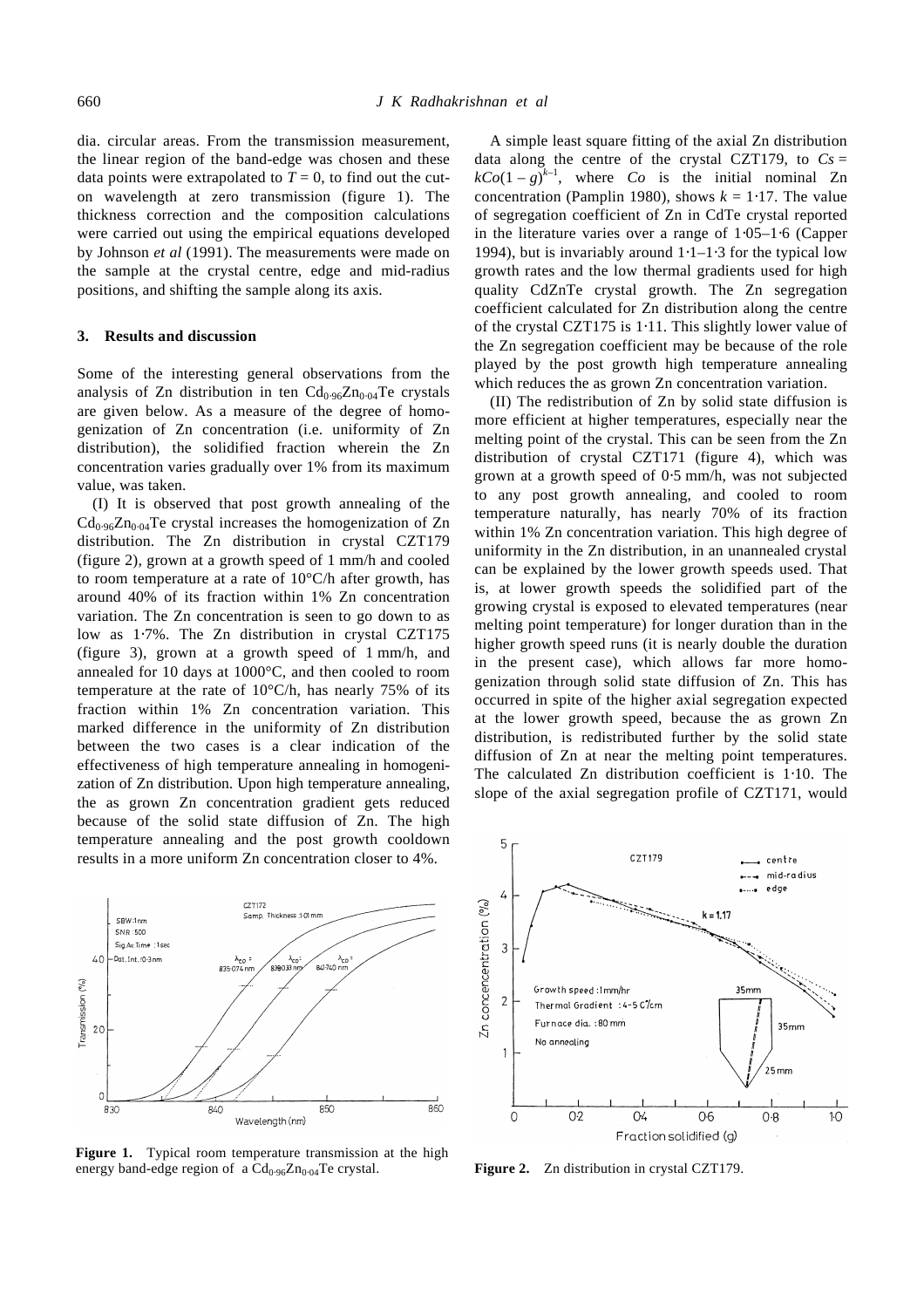have been greater, had the effect of solid state diffusion of Zn been absent.

It is also observed that the crystals grown at lower growth speed possesses less radial segregation, as indicated by the almost overlapping segregation curves, at the centre, mid-radius and the edge of the crystal CZT171 (figure 4). This is because, lower growth rate leads to a more efficient removal of latent heat of solidification and hence a flatter solid–melt interface, and consequently less radial segregation.

(III) The axial and radial Zn distribution of a CdZnTe crystal is very useful in analysing the axial and radial homogeneity of the crystal, the growth conditions, the solid–liquid interface shapes, etc. For example, the axial and radial Zn distribution of crystal CZT184, is shown in figure 5. This crystal was grown at a growth speed of 0⋅5 mm/h, was not subjected to any post growth annealing and cooled to room temperature naturally. The wafer analysed was cut along the axis of the crystal, almost near to the centre of the ingot. The axial distribution of Zn concentration was measured along six locations of the wafer (figure 5a). It can be seen that at least 60% of the solidified fraction is within 1% Zn concentration variation (The probable reason for the lower yield homogeneous fraction for this crystal, compared to crystal CZT171, which was grown almost under similar conditions except for the different ampoule and furnace dimensions, is given in § 4 of this paper). The radial distribution of Zn concentration in this crystal was measured on the same wafer along its diameter at three different locations, namely the initial cone region, the main body and at the end portion. It can be seen that the radial uniformity of the Zn distribution is good at the main body of the ingot, indicating that the solid–liquid interface is nearly flat at this region. But the radial non-uniformity at the initial and end portions of the ingot, point out to a non planar solid– liquid interface at these places. It is known that (Azoulay *et al* 1990), because of the complex temperature distribution around the conical tip and its changing cross-

6  $CZ1175$ centre mid-radius  $k = 11$ edge Zn concentration (%) Growth speed tmm/h  $35<sub>min</sub>$ Thermal gradient: 2-3°C /cm  $\overline{2}$ urnace dia : 55 mm  $32 \, \text{mm}$ annealing at 1000°C  $\circ$  $\overline{O}$  $O<sub>2</sub>$ 04 06  $08$  $10$ 

Fractionsolidified (g)

**Figure 3.** Zn distribution in crystal CZT175. **Figure 4.** Zn distribution in crystal CZT171.



Also it can be seen that (figure 5b) the points of maxima and minima of Zn concentration distribution (which are also the maxima and minima of solid–liquid interface shapes), is shifted away from geometric axis of the grown crystal, showing that the crystal has been grown slightly asymmetric w.r.t. the furnace axis, as has been the present case (Bagai and Borle 1989).

(IV) There is a strong dependence of the axial Zn distribution of the grown crystals, on the ampoule dia. to furnace radius ratio. The homogenization of Zn distribution is found to be better in crystals grown in ampoules with an ampoule dia. to furnace radius ratio of 1⋅272, compared to the crystals grown in ampoules with the ampoule dia. to furnace radius ratios of 1⋅12, 1⋅06 and 0⋅875. This observation was valid for crystals grown at growth speeds of 1 mm/h and annealed at 1000°C for 10 days as well as for crystals grown at growth speed of 0⋅5 mm/h but unannealed (figure 6).

In vertical Bridgman growth, the heat and mass transfer dictates the growth interface and dopant segregation, and thus plays a crucial role in the crystal quality. The interaction between the heat and solute transport can be complex and can lead to unexpected results. There are two strong axisymmetric convective flow currents during the vertical Bridgman crystal growth (Kuppurao *et al* 1995), the lower clockwise flow cell caused by the release of latent heat of solidification near the solid–melt interface and the middle counter-clockwise flow cell

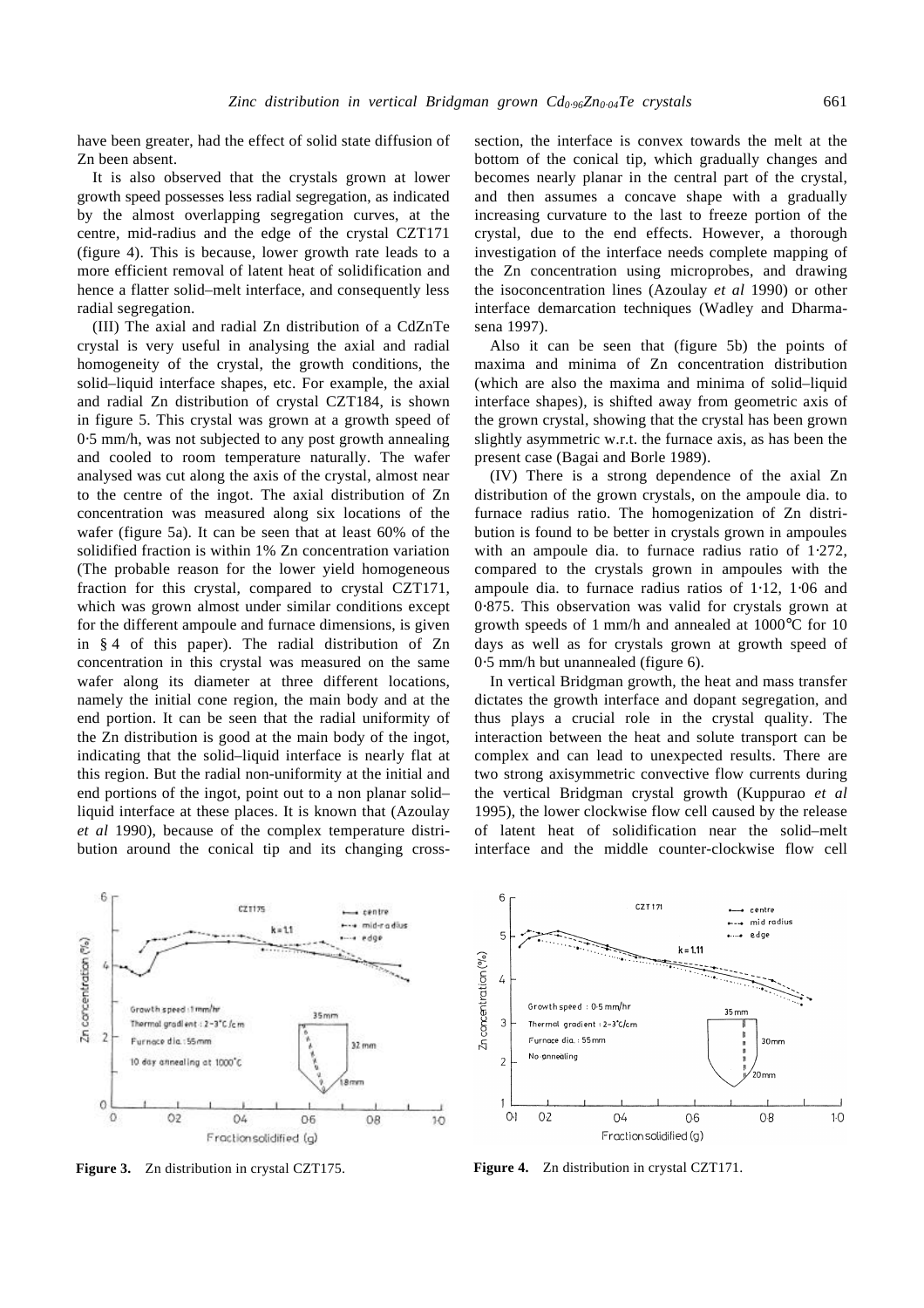driven by the radial heat transfer from the hot-zone of the furnace to the melt. Work on modelling (Kim and Brown 1991; Kuppurao *et al* 1995; Xiao *et al* 1996) of the heat transfer, melt convection, solid–liquid interface shape and pseudo-binary segregation in vertical Bridgman grown binary alloys, have been carried out to study the effect of growth parameters, ampoule asymmetry and crucible rotation. Changes of ampoule radius and the slight asymmetries of the ampoule, alter the convective driving forces inside the melt. A suitable choice of ampoule dia. to furnace radius ratio, might lead to enhanced convective driving forces inside the melt, which give rise to a better solute mixing and hence lower segregation, but needs further theoretical and experimental investigation.

(V) In all the crystals the first to freeze portion was characterized by an anomalous segregation behaviour, where the concentration of Zn starts from a lower value, and increases to a maximum at about a length of 25 mm or solidified fraction of  $\sim$  *g* = 0⋅2, and then onwards follows the expected normal freezing behaviour. This initial solid phase at the tip region is also characterized frequently by polycrystalline material and higher radial segregation, and is observed in all crystals irrespective of the ampoule tip configuration (shape and length).



**Figure 5.** (**a**) Axial Zn distribution in crystal CZT184 and (**b**) radial Zn distribution in crystal CZT 184.

This anomalous segregation in the initial portion of the CdZnTe crystal has been observed by many workers (Muhlberg *et al* 1990; Azoulay *et al* 1992; Radhakrishnan *et al* 1998), and is associated with considerable supercooling of the tip region, under low gradient conditions. This kind of anomalous segregation behaviour is postulated to result from a burst of growth from the initially supercooled melt. In this initial portion, the growth is under conditions where melt mixing is not complete and the growth rate is varying, i.e. decreasing from the initial fast growth under non-equilibrium freezing conditions, to a slower steady-state equilibrium growth condition.

The variation (sudden fluctuations) in composition of CdZnTe near the tip of the crystals CZT175 (figure 3) and CZT184 (figure 5) are probably due to transient effects, such as temperature fluctuations and associated spontaneous nucleation at the beginning of the growth. The hump in the segregation curve, which is the maximum Zn concentration, is found to go down in magnitude and shift to the right upon long durations of post growth thermal annealing, due to the increased solid state diffusion of Zn.

(VI) Small changes in the furnace thermal gradient (within the range necessary for high quality crystal growth), had negligible effect on the homogenization of Zn distribution in the grown CdZnTe crystals.

(VII) The  $Cd_{1-x}Zn_xTe$  crystals used for lattice matched substrates of IR sensor material  $Hg_{1-y}Cd_yTe$ , are grown world over (by substrate suppliers) with 4% nominal Zn concentration, probably because the lattice matched substrates for both the  $8-12 \mu$  atmospheric window IR sensor material—Hg<sub>0⋅8</sub>Cd<sub>0⋅2</sub>Te (lattice matches with CZT substrate having 4⋅5% Zn concentration) and the  $3-5 \mu$ atmospheric window IR sensor material—Hg<sub>0⋅7</sub>Cd<sub>0⋅3</sub>Te (lattice matches with CZT substrate having 4% Zn concentration), can be mined from the same ingot and becomes economical. However, for applications specific to  $Hg_{0.8}Cd_{0.2}Te$ , a higher yield of useful material will be obtained with CdZnTe crystals having an initial nominal Zn concentration of 4⋅5%.



**Figure 6.** Effect of the ampoule dia. to furnace radius ratio on the yield of homogeneous fraction of  $Cd_{0.96}Zn_{0.04}Te$  crystal.